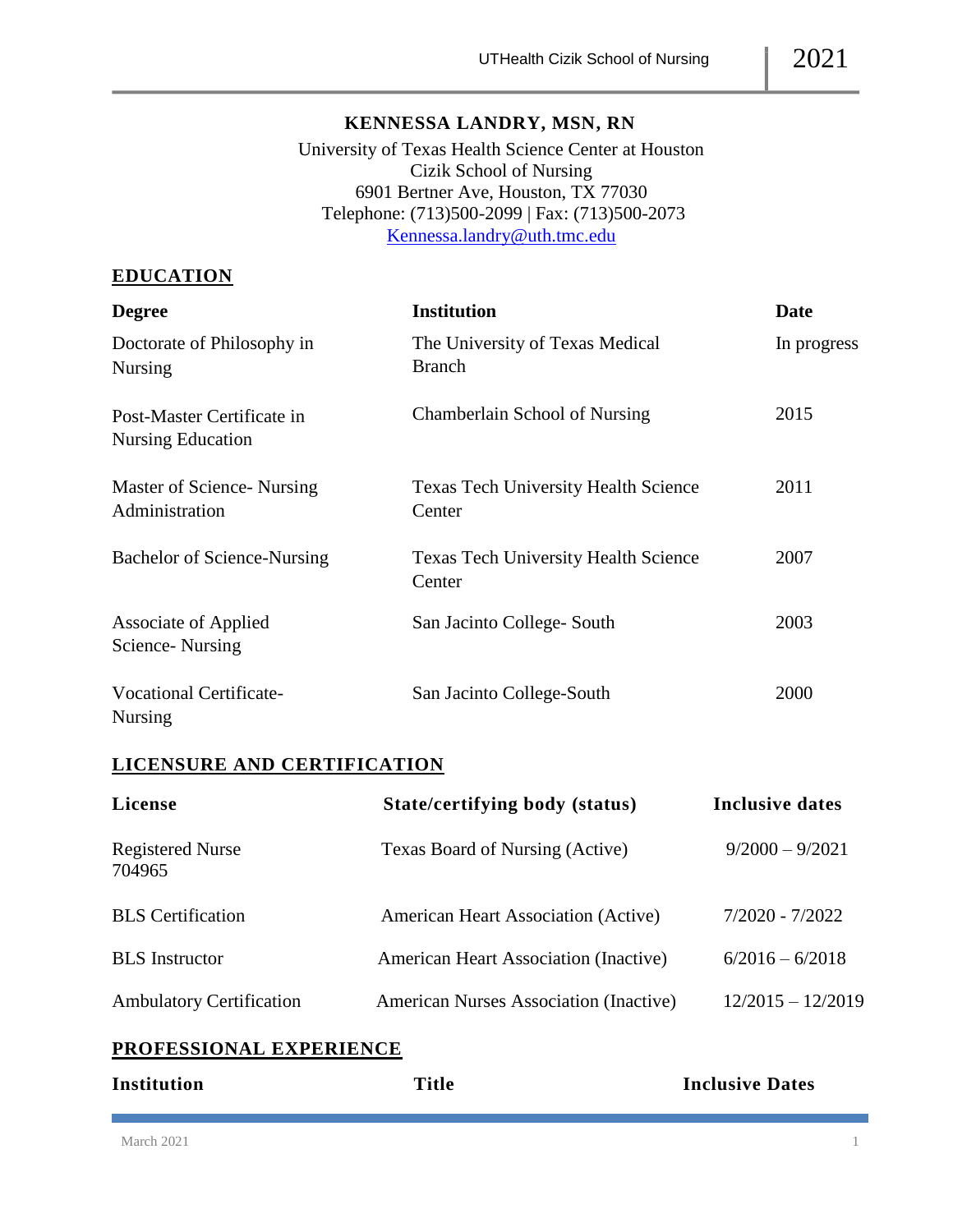| Park Plaza Hospital                             | <b>Staff Nurse</b>                                      | $9/2000 - 4/2001$  |
|-------------------------------------------------|---------------------------------------------------------|--------------------|
| Memorial Hermann Hospital-<br><b>TMC</b>        | <b>Staff Nurse</b>                                      | $4/2001 - 1/2005$  |
| <b>MD Anderson Cancer Center-</b><br><b>TMC</b> | <b>Outpatient Nursing</b>                               | $1/2005 - 8/2007$  |
| <b>MD Anderson Cancer Center-</b><br><b>TMC</b> | OR Residency Program                                    | $8/2007 - 6/2008$  |
| <b>MD Anderson Cancer Center-</b><br><b>TMC</b> | <b>Outpatient Nursing</b>                               | $6/2008 - 1/2011$  |
| <b>MD Anderson Cancer Center-</b><br>TMC        | <b>Patient Access Coordinator</b>                       | $1/2011 - 8/2011$  |
| <b>MD Anderson Cancer Center-</b><br>Sugarland  | <b>Outpatient Nursing</b>                               | $8/2011 - 10/2012$ |
| <b>MD Anderson Cancer Center-</b><br>Sugarland  | <b>Assistant Nurse Manager</b>                          | $10/2012 - 3/2015$ |
| <b>MD Anderson Cancer Center-</b><br>Sugarland  | <b>Outpatient Nursing</b>                               | $3/2015 - 10/2016$ |
| Cizik School of Nursing at<br><b>UTHealth</b>   | Nurse Educator-Simulation & Clinical<br>Performance Lab | $10/2016 - 8/2019$ |
| Cizik School of Nursing at<br><b>UTHealth</b>   | Adjunct Instructor- Undergraduate<br><b>Studies</b>     | 7/2018 - 8/2019    |
| Cizik School of Nursing at<br><b>UTHealth</b>   | Instructor in Nursing- Undergraduate<br><b>Studies</b>  | $8/2019$ – present |
| <b>HONORS &amp; AWARDS</b>                      |                                                         |                    |
| The McGovern Foundation<br>Scholarship, \$1,000 |                                                         | 11/2020            |
|                                                 |                                                         | 6/2020             |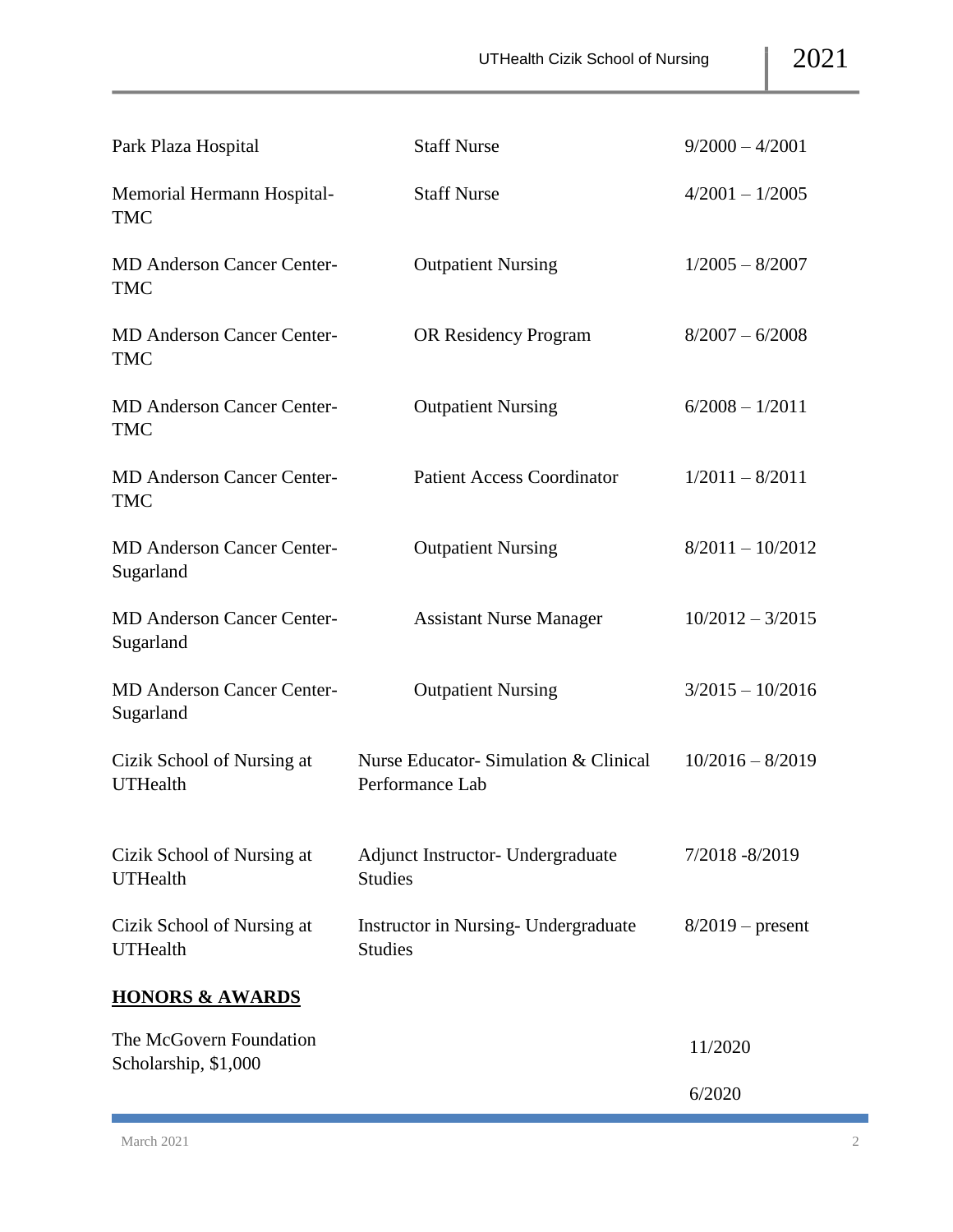Houston Chronicles- Salute to Nurses

Nomination for Teacher of the Year

6/2020

# **POSTER ABSTRACT**

Ownby, K., Chatman, D., **Landry, K.**, Lyons, M., Miller, D. & Ramaswamy, P. (2021, February). The Use of Clinical Simulation to Teach Intraprofessional Collaboration. UT System Shine Academy- INNOVATIONS CONFERENCE 2021 Annual Meeting. [Virtual]. Poster Presentation.

## **PROFESSIONAL MEMBERSHIPS**

| International Nursing Association for Clinical Simulation and Learning | $2018 - 2020$       |  |
|------------------------------------------------------------------------|---------------------|--|
| <b>American Nursing Association</b>                                    | $2014$ - present    |  |
| <b>Texas Nurses Association</b>                                        | $2014$ – present    |  |
| <b>ANA Mentorship Program</b>                                          | $10/2019$ - present |  |
| Sigma Theta Tau (Zeta Pi)                                              | $7/2020$ -present   |  |
| <b>COMMUNITY SERVICE</b>                                               |                     |  |

| <b>COVID Vaccine Clinic at UTHealth Cooley Center</b>   | 2020 |
|---------------------------------------------------------|------|
| Health Fair at Word of Restoration International Church | 2016 |
| Blood Drive at Word of Restoration International Church | 2018 |
| Family Day at Word of Restoration International Church  | 2019 |

# **COURSES TAUGHT**

### **UTHealth School of Nursing**

N3523: Adult & Older Health Care II

Fall 2018- Present

Didactic – Lecture: Cancer of Larynx (Spring 2021), proctored exams (Fall 2020)

Clinical – Supervised students through medical-surgical units; grade care plans and online clinical assignments. Created online screen-based simulation clinical assignments for S2 cohort during the COVID pandemic (Spring 2020-present).

Skills & Simulation Lab – Lead for J2 cohort skills and simulation lab. Ran high-fidelity simulators, created faculty guided instructions for simulation scenarios, created EHR in excel, guided group discussions during post simulation debriefing, graded pre-simulation assignments and post simulation care plans; instruct students in skills lab: IV start, blood drawn, Priming IV tubing (primary & secondary), Alaris pump programming, IV push medication administration, tracheostomy care, chest tube dressing change, nursing prioritization, and blood administration